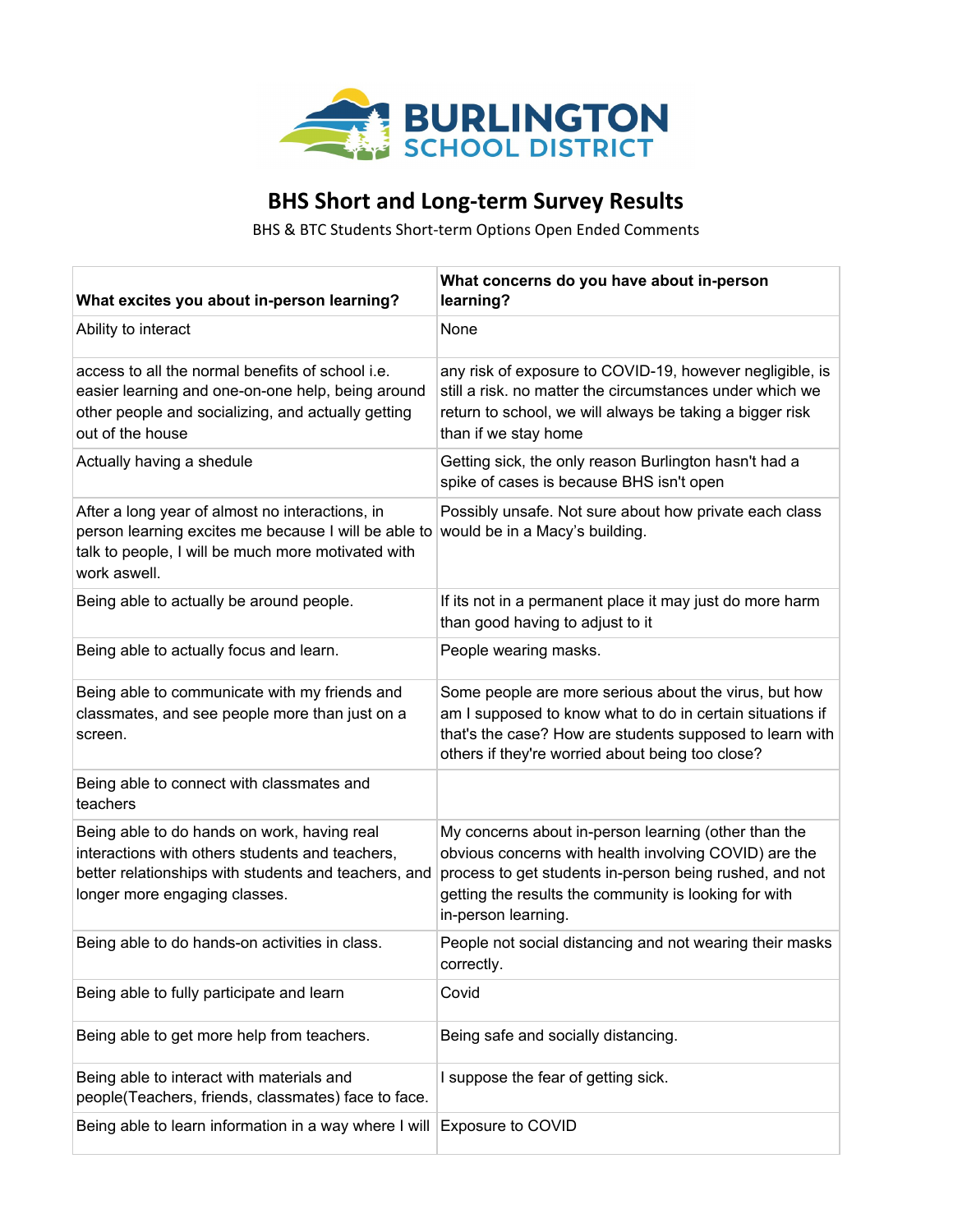| actually retain it.                                                                                                                                                                                     |                                                                                                        |
|---------------------------------------------------------------------------------------------------------------------------------------------------------------------------------------------------------|--------------------------------------------------------------------------------------------------------|
| Being able to see friends                                                                                                                                                                               | Covid                                                                                                  |
| Being able to see my friends                                                                                                                                                                            | Exposure to COVID and people not being fully truthful<br>with their answers                            |
| being able to see my friends                                                                                                                                                                            | I don't want to get cancer or corona.                                                                  |
| Being able to see my friends more and not always<br>being on a screen                                                                                                                                   | Nothing                                                                                                |
| Being able to see people and have in person<br>interaction, not only with other students, but with<br>teachers.                                                                                         | The high levels of PCB's found on campus, and the<br>threat of Covid-19                                |
| being able to see people in person                                                                                                                                                                      | posible spread of covid, loss of free studdy time during<br>wendsay                                    |
| Being able to see people in person, having a more<br>focused class experience, and not having technical<br>difficulties connecting with people                                                          | The possibility of spreading covid, transportation                                                     |
| being able to socialize with peers and meet new<br>people.                                                                                                                                              |                                                                                                        |
| Being able to talk to people face to face, human<br>connection, I learn better                                                                                                                          | Possibility of getting coronavirus                                                                     |
| being around my friends                                                                                                                                                                                 | nothing                                                                                                |
| being around other people                                                                                                                                                                               |                                                                                                        |
| Being around other students                                                                                                                                                                             | <b>Health issues</b>                                                                                   |
| being hands on                                                                                                                                                                                          | covid                                                                                                  |
| Communication, seeing my friends.                                                                                                                                                                       | more stress.                                                                                           |
| doing the work in class with the help of a teacher<br>and not on a facetime with them                                                                                                                   | how the schedule and the day will look like                                                            |
| Easier to learn                                                                                                                                                                                         | nothing really                                                                                         |
| everything                                                                                                                                                                                              | no concerns right now                                                                                  |
| Everything                                                                                                                                                                                              | None                                                                                                   |
| Get to be social and get to do and see more stuff at Nothing<br>school                                                                                                                                  |                                                                                                        |
| getting help from my teachers                                                                                                                                                                           | n/a                                                                                                    |
| Getting to communicate with teachers and<br>classmates. Being able to do hands on activities<br>and understand material more easily. Feeling more<br>comfortable asking questions in person than over a | I'm only worried about COVID-19 and need more details<br>of how dangerous the air quality actually is. |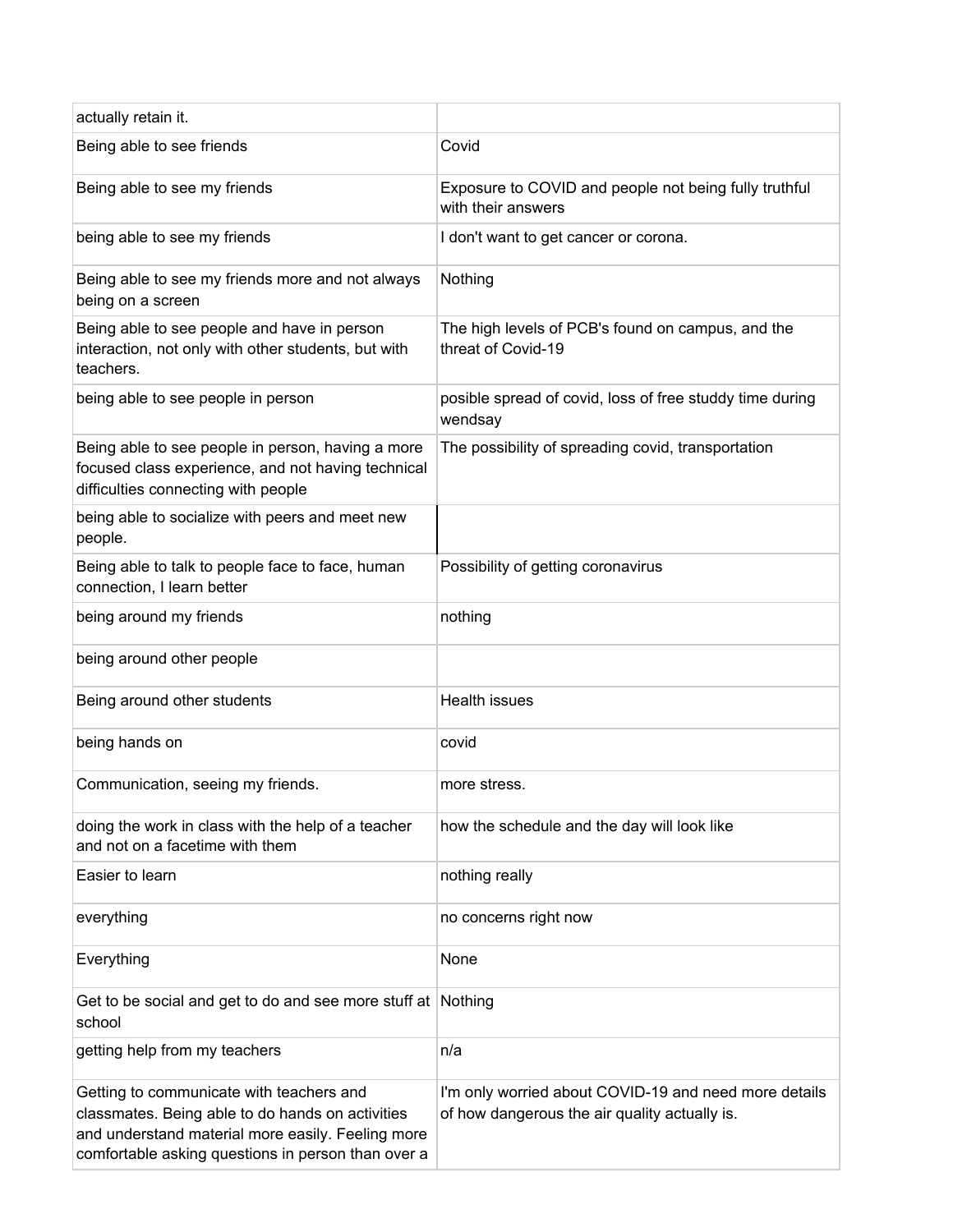| google meet.                                                                                                                                    |                                                                                                                                                                                                                    |
|-------------------------------------------------------------------------------------------------------------------------------------------------|--------------------------------------------------------------------------------------------------------------------------------------------------------------------------------------------------------------------|
| Getting to do hands-on work                                                                                                                     | People not keeping their distance, students taking their<br>masks off,                                                                                                                                             |
| Getting to do schoolwork somewhere other than my Covid-19 exposure<br>house                                                                     |                                                                                                                                                                                                                    |
| getting to interact with people                                                                                                                 | transportation, safety, overall how things would<br>work/function                                                                                                                                                  |
| Getting to see and be around people. Also as a<br>freshman, I don't know half the kids in my class and<br>it would be nice to meet knew people. | Nothing COVID-19 related, but if we are going back into<br>the building I would be a little concerned about PCBs<br>because we learned about them and I know that there<br>are many health effects such as cancer. |
| getting to socialize with other people a bit more,<br>understanding work by asking in-person questions.                                         | It might cause an outbreak and it can be difficult in<br>people's new schedules.                                                                                                                                   |
| Hands on learning                                                                                                                               | Nothing                                                                                                                                                                                                            |
| Hands on learning, no time wasted on technical<br>difficulty, questions being more easily clarified.                                            | COVID 19 protocols not being followed by students.                                                                                                                                                                 |
| Having chorus because my sister would tell all the<br>fun/funny stories of Poli                                                                 | My social anxiety.                                                                                                                                                                                                 |
| Having school. Actual learning.                                                                                                                 | Zero.                                                                                                                                                                                                              |
| Having social time with friends.                                                                                                                | Corona                                                                                                                                                                                                             |
| Having time to do homework.                                                                                                                     | Being cooped up in the house 24/7.                                                                                                                                                                                 |
| High level or engagement and must easier to learn<br>and ask questions                                                                          | None                                                                                                                                                                                                               |
| I am an extrovert and thrive off other people's<br>energy and ideas.                                                                            | I am not concerned with COVID, as other school districts<br>in the area have been able to effectively manage.                                                                                                      |
| I am with my friends and there is group projects to<br>do.                                                                                      | Longer classes, less lunch time.                                                                                                                                                                                   |
| I can ask more and understand the lessons better                                                                                                | the pandemic spread                                                                                                                                                                                                |
| I can do school. I kind of missed it after not being in<br>school for five or so months.                                                        | It's a lot faster paced than it would be normally, since we<br>have only four classes per semester.                                                                                                                |
| I can focus better.                                                                                                                             | Mask wearing and distancing of other students.                                                                                                                                                                     |
| I get to have classes with my friends and meet new<br>people                                                                                    | PCBS affecting me, and the corona virus                                                                                                                                                                            |
| I get to interact with teachers better and get to<br>understand the work more                                                                   | nothing really                                                                                                                                                                                                     |
| I get to learn on my own schedule, at my own time.<br>It's very independent, and prepares you a lot more<br>for college.                        | That I'm not learning as well and am not obtaining the<br>information. Also it is harder to keep up with.                                                                                                          |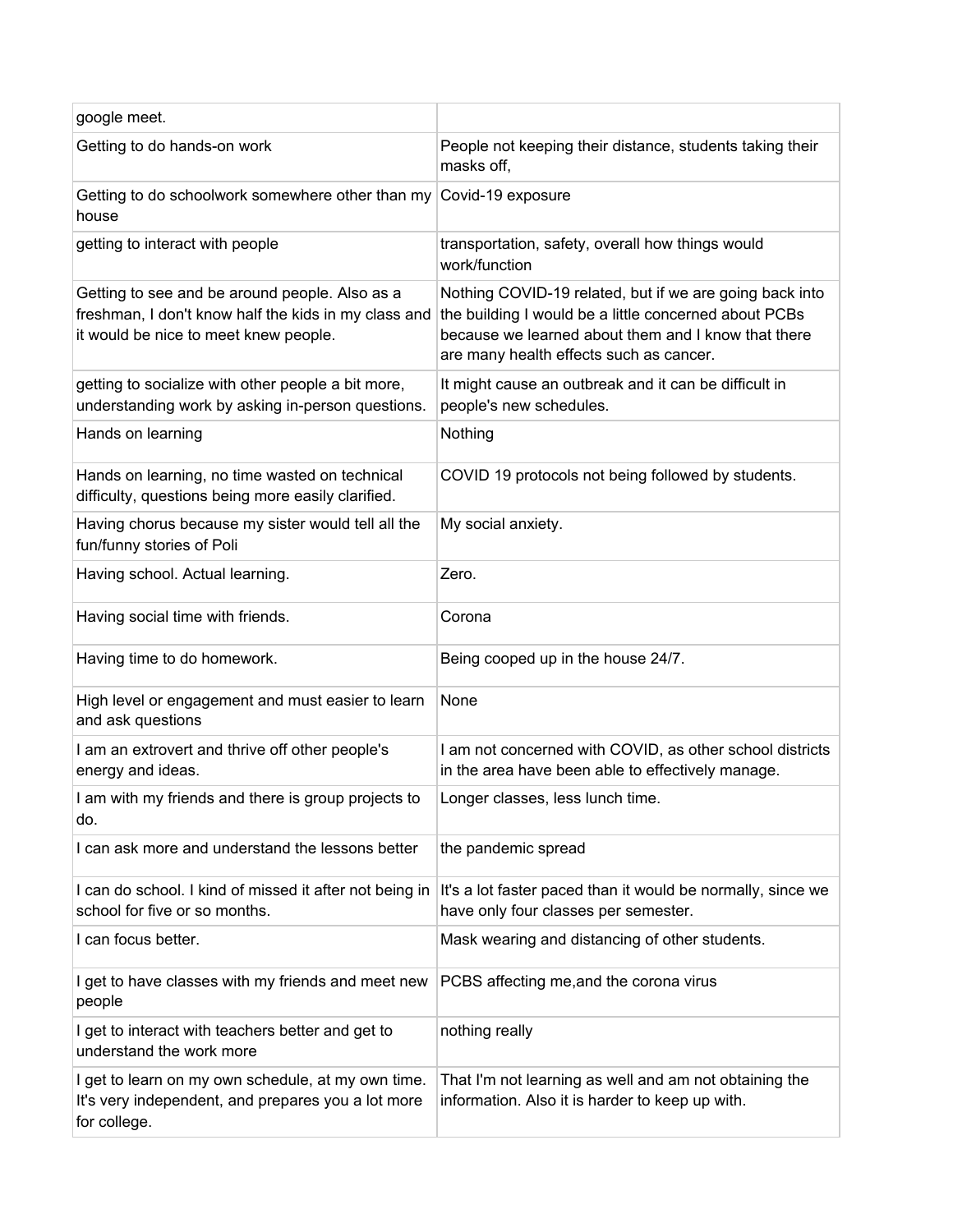| I get to make new friends and make connections<br>with people easily                                                                                                                                                                                                                                                                                                                                                                                                                                                                                                                                                                                                                                                                                                                                                          | It depends on where we are in person, I have been<br>learning about PCBs in my Earth Science class and I<br>would not be comfortable learning at BHS. |
|-------------------------------------------------------------------------------------------------------------------------------------------------------------------------------------------------------------------------------------------------------------------------------------------------------------------------------------------------------------------------------------------------------------------------------------------------------------------------------------------------------------------------------------------------------------------------------------------------------------------------------------------------------------------------------------------------------------------------------------------------------------------------------------------------------------------------------|-------------------------------------------------------------------------------------------------------------------------------------------------------|
| I get to see all my friends and it's easier                                                                                                                                                                                                                                                                                                                                                                                                                                                                                                                                                                                                                                                                                                                                                                                   | Nothing really                                                                                                                                        |
| I get to see people. (at the bottom of the page, I<br>said yes because I have in-person PE and chorus<br>sometimes on Wednesdays)                                                                                                                                                                                                                                                                                                                                                                                                                                                                                                                                                                                                                                                                                             | Sometimes it can be tiring.                                                                                                                           |
| i think it's good to be more in person for both social<br>interaction and learning goes smoother when in<br>person.                                                                                                                                                                                                                                                                                                                                                                                                                                                                                                                                                                                                                                                                                                           | safety is still of utmost importance, and i'm concerned<br>about that.                                                                                |
| I think that in-person learning is super important<br>because one of the main things about school is<br>learning how to interact with other people and<br>having this super good connection and<br>relationships with other people. Academics are not<br>the only important part of school                                                                                                                                                                                                                                                                                                                                                                                                                                                                                                                                    | covid spread                                                                                                                                          |
| I think that many students can learn much better in<br>person. I also would really appreciate getting to see<br>people in person because I know I'm kind of<br>starving for any kind of social interaction.                                                                                                                                                                                                                                                                                                                                                                                                                                                                                                                                                                                                                   | I'm worried about people not following COVID guidelines.                                                                                              |
| I think the main thing is just getting to see other<br>students. Right now, the only people I'm seeing<br>regularly are my close friends. But I miss getting to<br>interact with students that I don't know very well or<br>students that I'm acquaintances with or like, but I'm<br>not super close with. This year, I still don't know the<br>names of half the people in my classes. It's also<br>really hard to ask questions and communicate with<br>the teacher with online learning. When everybody<br>says they understand, it's hard to be the one who<br>speaks out and says they don't get it. With<br>in-person learning, you could easily just take the<br>teacher aside or ask them after class. But it's hard<br>to do that online. I think one on one interaction with<br>the teacher is extremely important. | I don't have any concerns. I just would like to get back to<br>it as soon as possible.                                                                |
| I will get to talk to people face to face who aren't in<br>my family                                                                                                                                                                                                                                                                                                                                                                                                                                                                                                                                                                                                                                                                                                                                                          | Having less free time                                                                                                                                 |
| I'm not extremely excited about the idea of in<br>person learning, but i would enjoy the hands on<br>learning.                                                                                                                                                                                                                                                                                                                                                                                                                                                                                                                                                                                                                                                                                                                | Other people and the fact that we have 1000 students.                                                                                                 |
| idk                                                                                                                                                                                                                                                                                                                                                                                                                                                                                                                                                                                                                                                                                                                                                                                                                           | idk                                                                                                                                                   |
| idk i dont really like online meeting                                                                                                                                                                                                                                                                                                                                                                                                                                                                                                                                                                                                                                                                                                                                                                                         | we should do person leaning                                                                                                                           |
| In -person learning is much more effective. It allows<br>students to be more actively engaged in the<br>learning process. The students can ask questions,                                                                                                                                                                                                                                                                                                                                                                                                                                                                                                                                                                                                                                                                     |                                                                                                                                                       |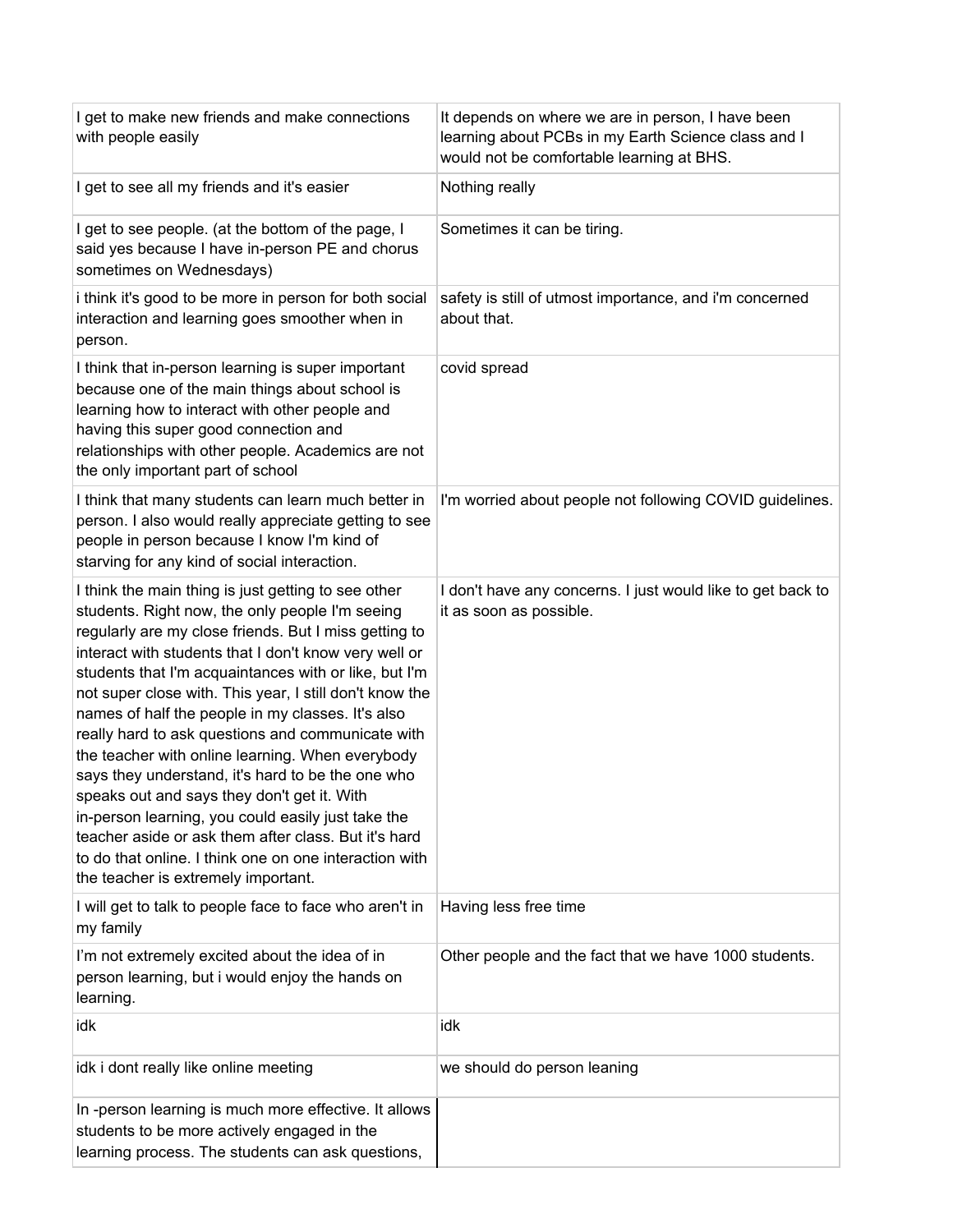| listen to and learn from their peers' questions. They<br>can interact with their peers in the classroom and<br>learn from each other. Being in a classroom is more<br>conducive to learning because the classroom<br>environment has fewer distractions. Moreover, by<br>being physically present, they are more<br>accountable.                                                                |                                                                                                                                                                                                 |
|-------------------------------------------------------------------------------------------------------------------------------------------------------------------------------------------------------------------------------------------------------------------------------------------------------------------------------------------------------------------------------------------------|-------------------------------------------------------------------------------------------------------------------------------------------------------------------------------------------------|
| In-person learning means actually learning. It<br>means hands on work. Social interaction. I am<br>watching as all of my classmates and myself are<br>spiraling into a really difficult place while we sit on<br>our screens constantly and are not able to have the<br>connection we so desire. Learning online with<br>technical difficulties and short class times does not<br>fee adequate. | To be honest, I do not have many concerns. We must be<br>vigilant about COVID but this does not seem to be an<br>issue in other schools.                                                        |
| Interacting and building relationships with people.                                                                                                                                                                                                                                                                                                                                             | It being very complicated and confusing, as well as<br>transport to and from                                                                                                                    |
| Interaction and time management                                                                                                                                                                                                                                                                                                                                                                 | <b>COVID</b>                                                                                                                                                                                    |
| Is that I recently did lots of hard work and I was<br>able to get the work done on time.                                                                                                                                                                                                                                                                                                        | Is that every time I have to fix one of my works and still<br>have to revise my grades up.                                                                                                      |
| It doesn't really excite especially not on<br>Wednesdays                                                                                                                                                                                                                                                                                                                                        | I guess that I'll continue to get large amounts of work<br>over Wednesday because we won't have gotten out of<br>that habit of having large assignments that we have a<br>whole day to complete |
| it gives the opportunity to get to interact with your<br>classmates and teachers                                                                                                                                                                                                                                                                                                                | (kinda obvious), but the spread of covid                                                                                                                                                        |
| It is easier than zoom meetings                                                                                                                                                                                                                                                                                                                                                                 | None                                                                                                                                                                                            |
| It is easier to learn                                                                                                                                                                                                                                                                                                                                                                           | COVID                                                                                                                                                                                           |
| It's much easier to learn in person with live<br>interaction, face-to-face. And feeling connected<br>socially is very important                                                                                                                                                                                                                                                                 | none                                                                                                                                                                                            |
| its better                                                                                                                                                                                                                                                                                                                                                                                      | i cant sleep in                                                                                                                                                                                 |
| Little to nothing.                                                                                                                                                                                                                                                                                                                                                                              | The health risks, both from PCBs and SARS-Covi-2, with<br>current and expected spikes develop across the country<br>and state.                                                                  |
| mainly being able to get in person support from<br>teachers friends and staff.                                                                                                                                                                                                                                                                                                                  | we've been having a few more spikes in cases recently,<br>and I don't think right now is the best time to re-open the<br>school because of it.                                                  |
| meeting new people                                                                                                                                                                                                                                                                                                                                                                              | i don't want to get sick from covid or pcb's                                                                                                                                                    |
| more fun activities                                                                                                                                                                                                                                                                                                                                                                             | nothing really                                                                                                                                                                                  |
| More instructions and learning opportunities to<br>students during in-person learning.                                                                                                                                                                                                                                                                                                          | Concerns about COVID.                                                                                                                                                                           |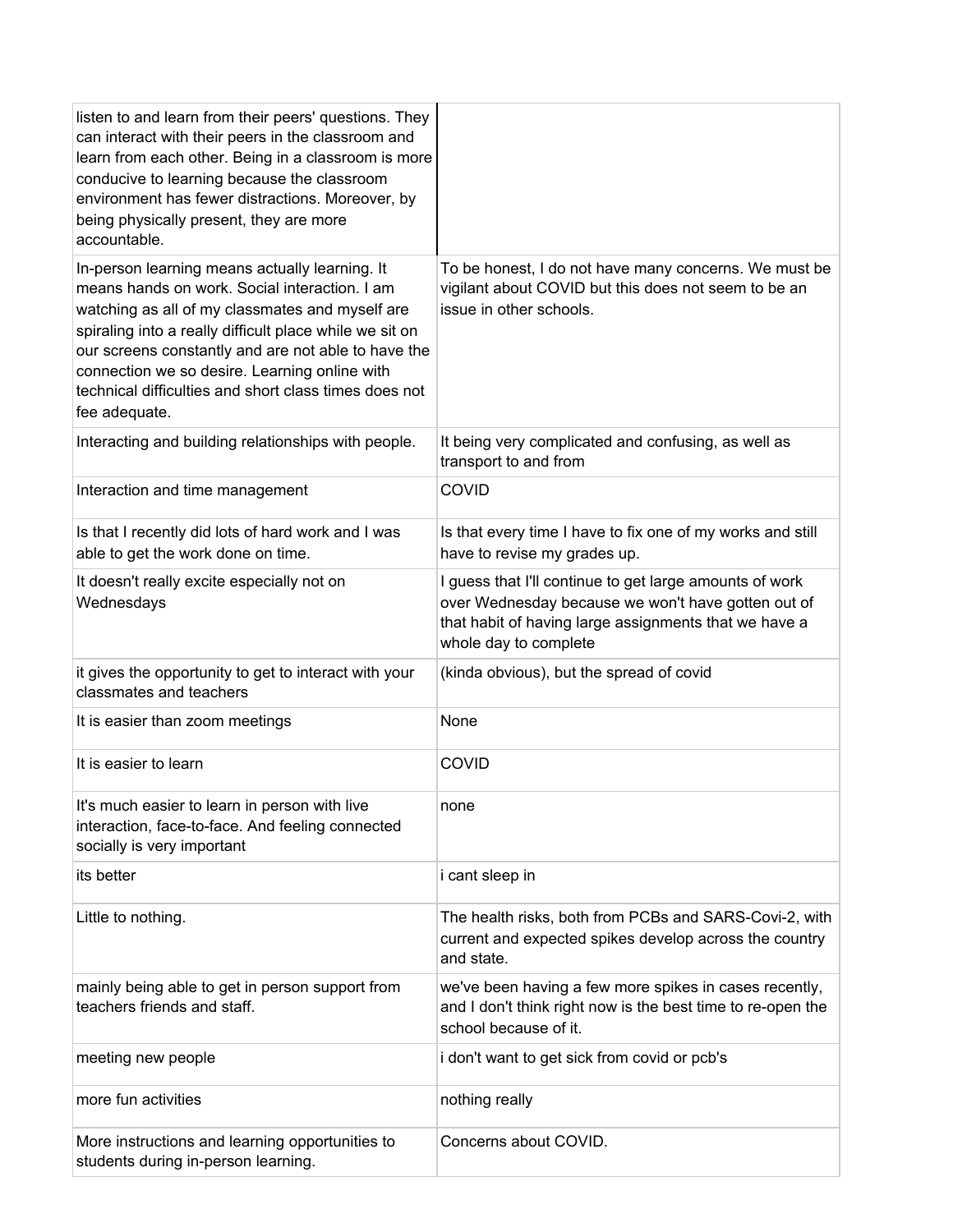| more opportunities to talk to teachers and students                                                                                                                                                                                                 |                                                                                                                                                                                                                     |
|-----------------------------------------------------------------------------------------------------------------------------------------------------------------------------------------------------------------------------------------------------|---------------------------------------------------------------------------------------------------------------------------------------------------------------------------------------------------------------------|
| Much better learning takes place in person. It is<br>much less awkward to ask questions, and there are<br>no tech-issues which make class harder. Also the<br>very important social aspect of actually being with<br>people which is missed by all. | Discipline of people to follow guidelines. Also there would<br>need to space and time for students to take their masks<br>off and be outside for a few minutes at least.                                            |
| my friends                                                                                                                                                                                                                                          | being around too much people                                                                                                                                                                                        |
| not being alone at home all day everyday                                                                                                                                                                                                            | getting cancer                                                                                                                                                                                                      |
| not being lied to like i am in this survey                                                                                                                                                                                                          | the increased risk of dying                                                                                                                                                                                         |
| Nothing                                                                                                                                                                                                                                             | I can't get enough help                                                                                                                                                                                             |
| nothing                                                                                                                                                                                                                                             | I don't want to go!                                                                                                                                                                                                 |
| nothing                                                                                                                                                                                                                                             | the in person thing                                                                                                                                                                                                 |
| nothing                                                                                                                                                                                                                                             | The teachers assign way to much work we have lives<br>outside of school i can't sit in front of a screen all day and<br>night                                                                                       |
| nothing really                                                                                                                                                                                                                                      | nothing                                                                                                                                                                                                             |
| Nothing                                                                                                                                                                                                                                             | When I went to school at BHS for 9th grade orientation,<br>barely any of the kids around me social distance, I tried<br>my best to but people behind me just wouldn't And that<br>makes my feel very uncomfortable. |
| people                                                                                                                                                                                                                                              | none i wanna go back                                                                                                                                                                                                |
| See people                                                                                                                                                                                                                                          | Nothing                                                                                                                                                                                                             |
| Seeing all of my friends and being able to talk to<br>classmates in class. Also being able to see my<br>classmates instead of their little icons                                                                                                    | Cases are going up (COVID) so just the amount of<br>people in the building and making sure we are going to<br>be safe and not get COVID                                                                             |
| seeing friends                                                                                                                                                                                                                                      | corona                                                                                                                                                                                                              |
| Seeing friends                                                                                                                                                                                                                                      | Covid and work overload                                                                                                                                                                                             |
| seeing friends                                                                                                                                                                                                                                      | covid, waste of time to get there and get back, no point if<br>its only one day                                                                                                                                     |
| Seeing friends                                                                                                                                                                                                                                      | Safety for covid, and the chemicals in bhs                                                                                                                                                                          |
| Seeing friends and face to face interactions                                                                                                                                                                                                        | None really                                                                                                                                                                                                         |
| Seeing friends and getting outside.                                                                                                                                                                                                                 | COVID spikes and that I won't have as much free time.                                                                                                                                                               |
| seeing friends and teachers                                                                                                                                                                                                                         | nothing                                                                                                                                                                                                             |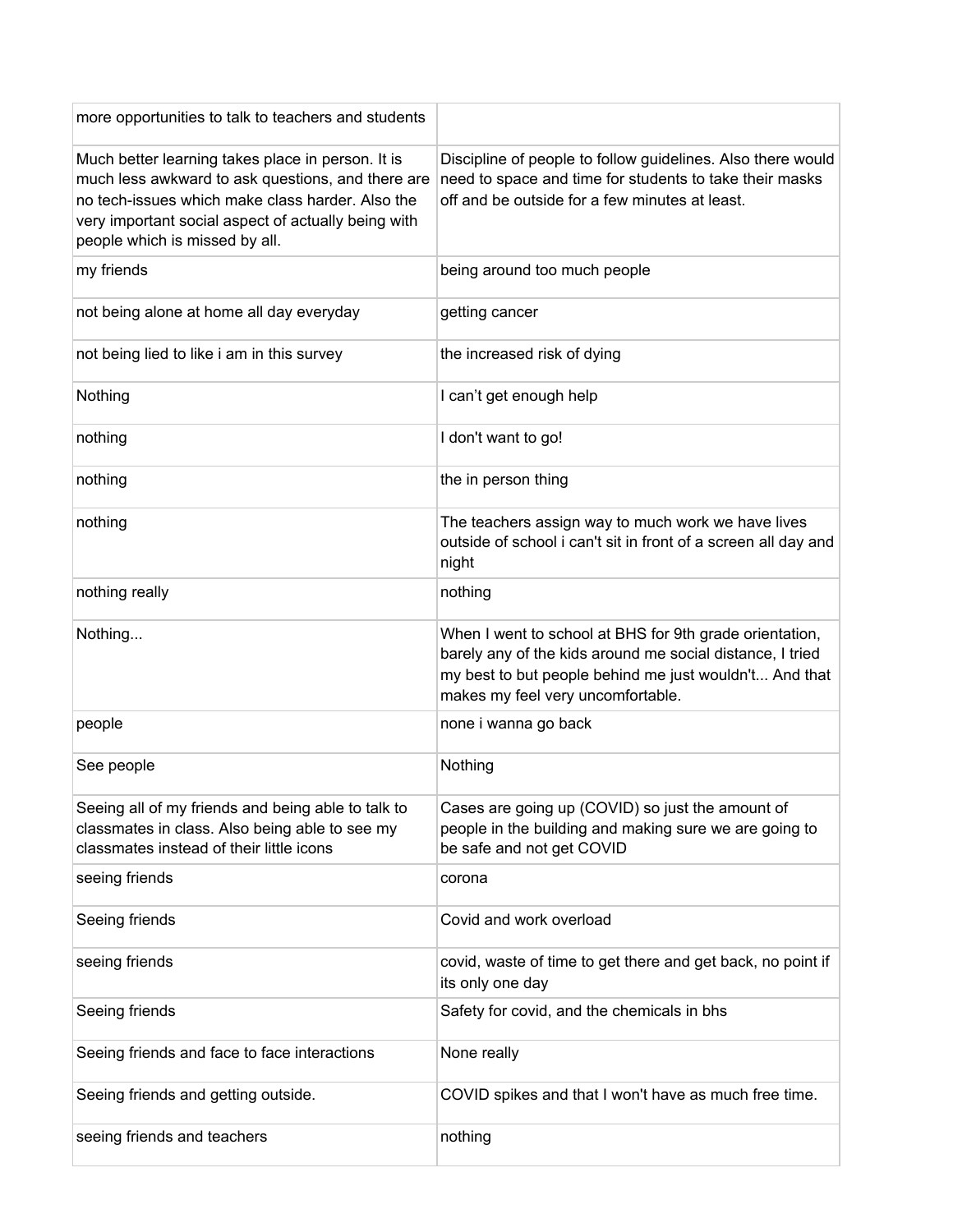| Seeing friends in person                                                                                                                          | More spreading of COVID, social distancing                                                                                                                                                                                     |
|---------------------------------------------------------------------------------------------------------------------------------------------------|--------------------------------------------------------------------------------------------------------------------------------------------------------------------------------------------------------------------------------|
| seeing my classmates                                                                                                                              | no real concerns but it just seems stupid to only do<br>school one day of the week? It just doesn't really make<br>any sense because I don't think students are really<br>gonna get anything from it either than extra stress. |
| seeing my friends                                                                                                                                 | catching covid-19 with my weak immune system                                                                                                                                                                                   |
| seeing my friends                                                                                                                                 | none                                                                                                                                                                                                                           |
| seeing my friends                                                                                                                                 | nothing I really miss in person learning                                                                                                                                                                                       |
| seeing my friends                                                                                                                                 | <b>PCB</b>                                                                                                                                                                                                                     |
| seeing my friends again                                                                                                                           | covid and also PCB                                                                                                                                                                                                             |
| seeing my friends and being able to connect with<br>my teachers in person                                                                         | covid                                                                                                                                                                                                                          |
| Seeing my friends and being able to get help easier<br>from my teachers.                                                                          | The risk of spreading COVID-19                                                                                                                                                                                                 |
| Seeing my friends and having easier access for<br>help from the teacher.                                                                          | A covid outbreak                                                                                                                                                                                                               |
| seeing my friends and teachers                                                                                                                    | people not wearing masks properly                                                                                                                                                                                              |
| Seeing my friends at school                                                                                                                       | Having to transition back to school from online learning                                                                                                                                                                       |
| Seeing my friends, interaction, less screen time                                                                                                  | covid, adjusting to being out of my house everyday after<br>such a long time.                                                                                                                                                  |
| seeing my teachers and classmate and being able<br>to do hand on learning.                                                                        | COVID                                                                                                                                                                                                                          |
| seeing other people                                                                                                                               | covid risks                                                                                                                                                                                                                    |
| Seeing peers, hands on school work, help from<br>teachers                                                                                         | People not following COVID-19 guidelines, finding a<br>place to go to school                                                                                                                                                   |
| seeing people                                                                                                                                     | health factors                                                                                                                                                                                                                 |
| Seeing people again.                                                                                                                              | People not wearing masks and socially distancing.                                                                                                                                                                              |
| seeing people? real people?                                                                                                                       | Covid, maybe?                                                                                                                                                                                                                  |
| seeing teachers and classmates in person                                                                                                          | none other then having time to spread when i do work<br>out thru the day                                                                                                                                                       |
| Social aspects and interactions - I miss my "school<br>freinds"                                                                                   | None                                                                                                                                                                                                                           |
| Social interaction not limeted to a small box on a<br>screen. Everyone not "muted" for the entire class<br>and being able to interact with peers. | Risk of harm due to chemicals or COVID                                                                                                                                                                                         |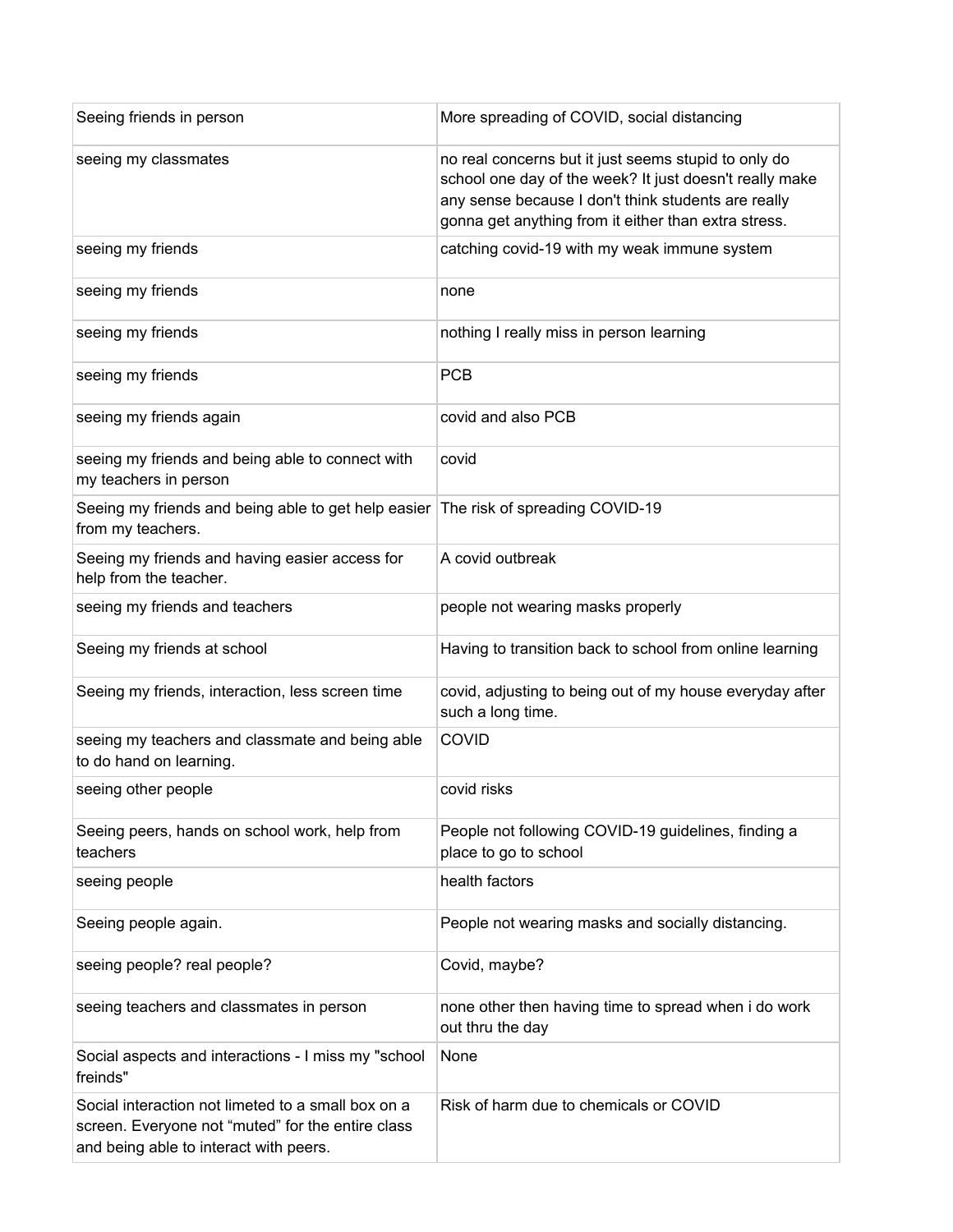| Social interaction, being able to move around<br>during the day, easier to feel more comfortable<br>talking in class                                                                                                                                                     | N/A                                                                                                                                                                    |
|--------------------------------------------------------------------------------------------------------------------------------------------------------------------------------------------------------------------------------------------------------------------------|------------------------------------------------------------------------------------------------------------------------------------------------------------------------|
| Socialization Friends better for question asking                                                                                                                                                                                                                         | Some kids might wear their masks properly                                                                                                                              |
| Socializing is important for students and I feel like I<br>learn better in person. I do not receive the same<br>kind of one and one support remotely as I did it in<br>person.                                                                                           | I'm worried about large groups                                                                                                                                         |
| Something different to looking at my computer for 4<br>hours                                                                                                                                                                                                             | Nothing really                                                                                                                                                         |
| The ability to communicate with teachers face to<br>face.                                                                                                                                                                                                                | Nothing                                                                                                                                                                |
| The ability to get out of the house, and interact with<br>people. Concentrating, and understanding is very<br>hard on a google meet.                                                                                                                                     | My biggest worry is COVID-19, besides that, hearing how<br>low the percentage of getting sick from the air seems like<br>it is more important for online school.       |
| The ability to speak one-on-one with teachers if I<br>have any questions. It's easier than emailing them<br>my questions and I get a better understanding of<br>the material.                                                                                            | Students do not follow social distancing guidelines.                                                                                                                   |
| The Academic Support and Instruction from my son Academic support<br>teachers.                                                                                                                                                                                           |                                                                                                                                                                        |
| The actual human interaction.                                                                                                                                                                                                                                            | Getting a deadly virus and dying. Or breathing in toxic<br>fumes and dying.                                                                                            |
| The atmosphere/experience of learning together<br>with other like minded individuals in my DML tech<br>program. I've never been more motivated in my<br>schoolwork or in my personal life and it's been<br>refreshing. It's given me a new light in these dark<br>times. | None. Not even COVID-19, because to me having to<br>wear a mask while I interact with my fellow<br>peers/teachers is a small price to pay for this amazing<br>program. |
| the chance to have hands on projects with teachers the risk of getting corona virus<br>and students                                                                                                                                                                      |                                                                                                                                                                        |
| The engagement that face-to-face learning<br>provides, and he is at which you can work with your<br>teacher to ensure comprehension.                                                                                                                                     | Some students might not follow proper Covid<br>procedures.                                                                                                             |
| The flexibly of teachers to try and make this a<br>low-stress experience for students.                                                                                                                                                                                   | I'm concerned that this will continue for the entirety of my<br>time at BHS.                                                                                           |
| the guidance that I get from my teachers in a more<br>interactive environment                                                                                                                                                                                            | That wearing a mask for long periods of time will get<br>tedious.                                                                                                      |
| The social aspect of it, and I feel I am more<br>motivated in an in person learning environment                                                                                                                                                                          | I just don't wanna get or spread COVID                                                                                                                                 |
| to meet new people                                                                                                                                                                                                                                                       | none                                                                                                                                                                   |
| um getting stuff done                                                                                                                                                                                                                                                    | none open the damn school                                                                                                                                              |